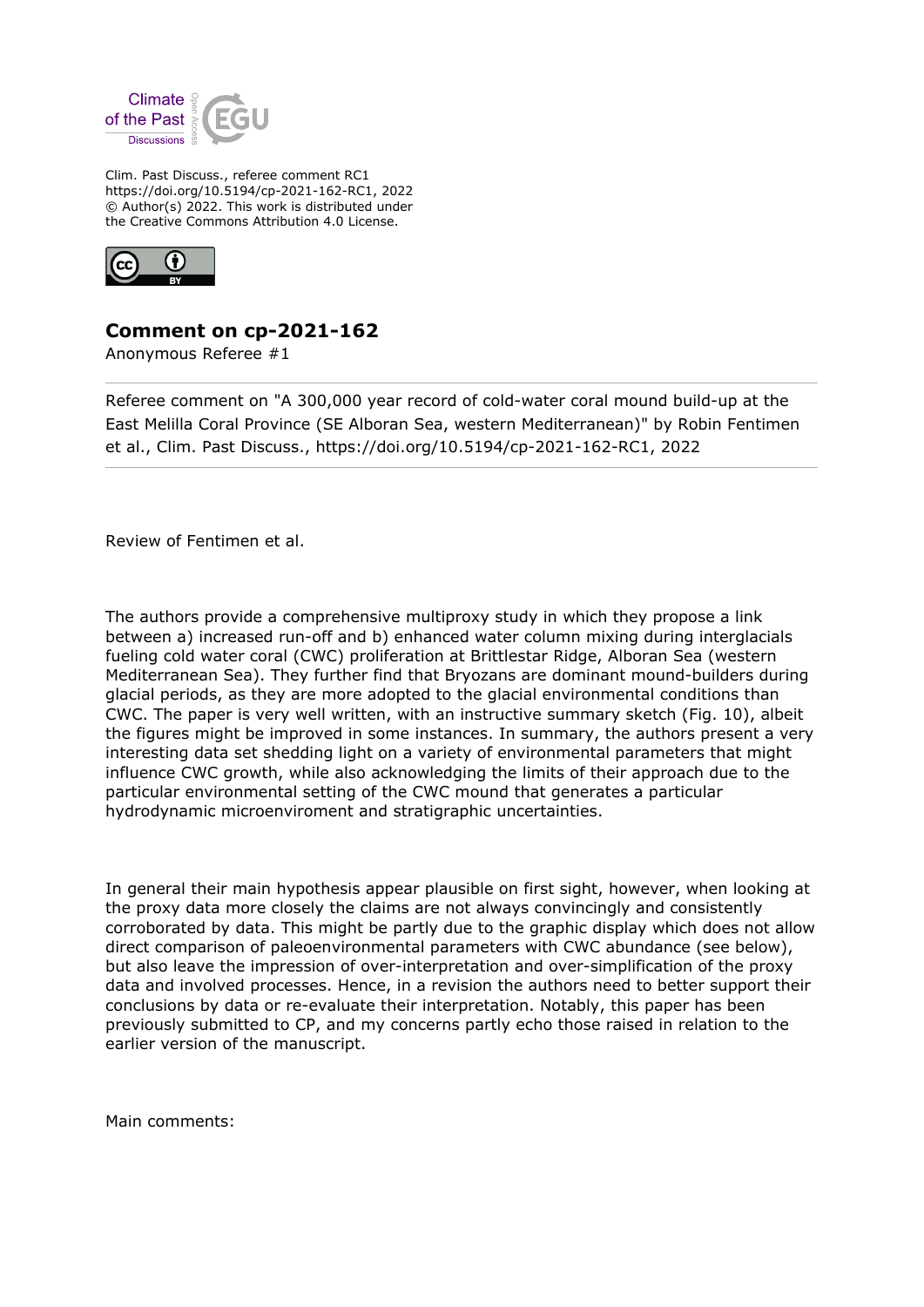1) The authors infer that enhanced terrestrial sediment and nutrient input fueled CWC proliferation during interglacials. However, when looking at either Si/Al and Rb/Al, both ratios do not show an glacial-interglacial pattern. The long-term smooth of Rb/Al appears to show no distinct fluctuations at all, Si/Al has some variability which might be more related to precession rather than glacial/interglacial cycles. A precession forcing of dust input is also not unlikely given the precession imprint on the African Monsoonal system which determines the expansion and proliferation of dust from North Africa. As mentioned above it would help to plot the CWC abundances from Fig. 3 next to the Si/Al and Rb/Al curves to allow for a direct comparison. Because all parameters are measured on the same core, stratigraphic uncertainties do not play a role here. I would also recommend to expand the scale for both parameters to better visualize their variability. For this purpose the figure might be rotated by 90° (the other figures as well). The same issue arises also for the other environmental proxies discussed in relation to CWC abundance: please show them in direct comparison to the CWC variability.

2) The same lack of good correlation arises also for the discussed parameters sortable silt (bottom current speed) and planktic-benthic  $d^{13}C$  gradient (vertical mixing). Even considering that the CWC mound itself might bias both proxies (as discussed in the text), a better tentative correlation to CWC abundances should be expected. I also wonder why the authors did not compute the d18O and d13C gradient and plot them next to CWC abundance. A decreased d18O gradient should also indicate a better vertical mixing by an increased gyre activity.

3) It seems that the best fit of CWC abundances is with benthic d18O and the presence/absence of certain foraminiferal species (e.g. *Bulimina* spp.) pointing at a major influence of sea level and bottom water oxygenation and/or nutrient availability. While I can follow the arguments for a stronger gyre activity during interglacials from a conceptual point of view, the relatively shallow water depth makes this site very sensitive to vertical shifts in water masses. When I understand correctly the authors infer from the presumed change in the d13C gradient between surface and bottom water that stratification would be the driving force behind d13C variability, but what if a different water mass is bathing the site, which might be a simple effect of glacial/interglacial sea level changes?

4) One way to tackle the factors influencing CWC presence more objectively might be by including statistical methods such as simple correlation coefficient or via conducting a PCA.

5) The authors should reference the dissertation by Thomas Krengel (2020) "550,000 years of marine climate variability in the western Mediterranean Sea revealed by coldwater corals" (https://archiv.ub.uni-heidelberg.de/volltextserver/27990/), in which he investigated CWC mound growth at Brittlestar Ridge based on a MeBo drill core, covering the past  $\sim$ 700 ka. In his thesis he basically conveys a similar idea as the paper by Fentimen et al., i.e. that an increased interglacial hydrological cycle on the continent invigorates CWC proliferation due to enhanced input of nutrients. Hence, including the data provided by Krengel (2020) and referencing this study is pivotal.